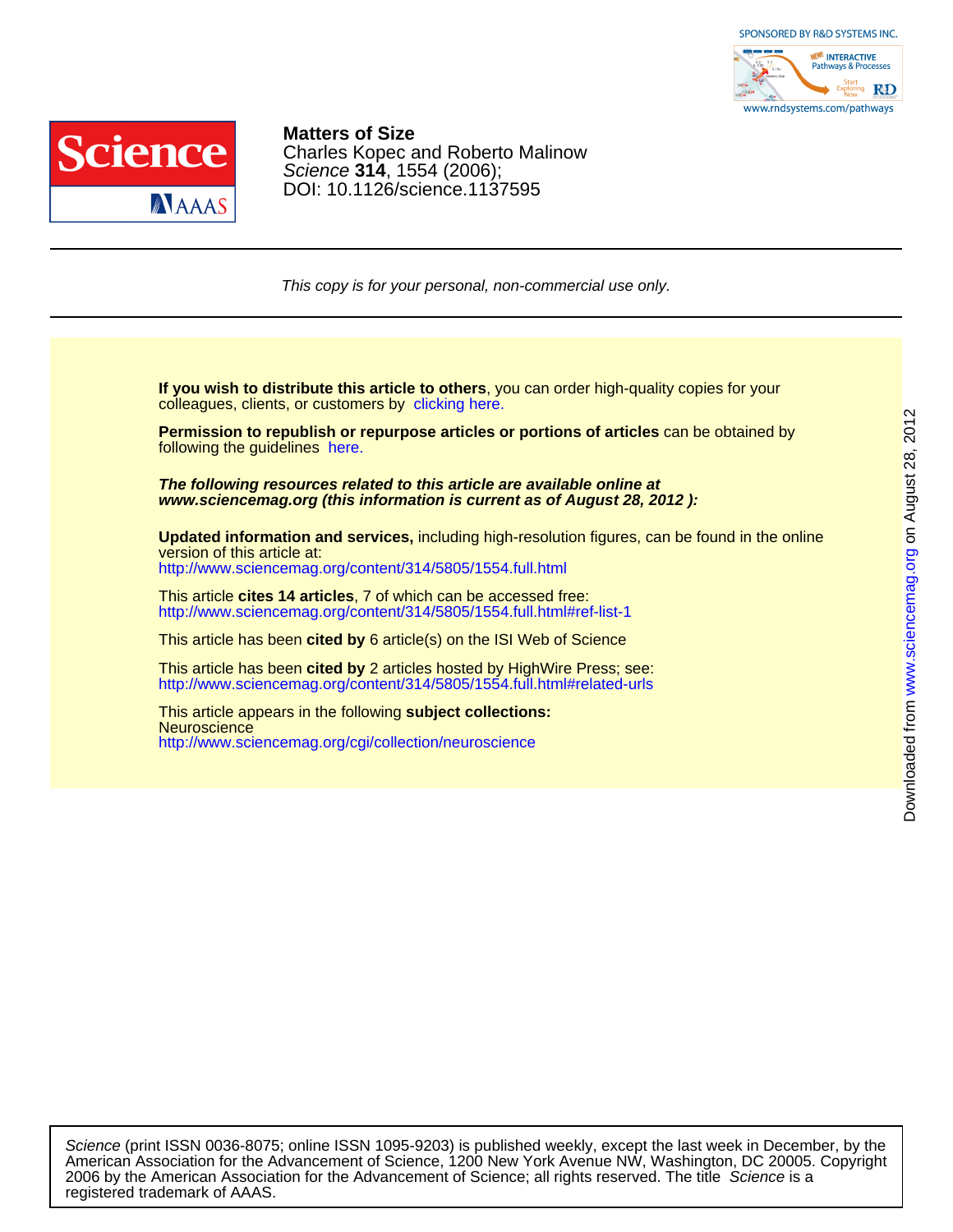### **NEUROSCIENCE**

## **Matters of Size**

#### **Charles Kopec and Roberto Malinow**

From the overall body plan of<br>an organism to the intricate<br>three-dimensional fold of<br>proteins, structure is a key deterrom the overall body plan of an organism to the intricate three-dimensional fold of minant of function. Neurons, the fundamental cells of the nervous system, are no exception. The architecture of their dendritic and axonal arbors—the cellular extensions that receive and transmit information—determines which neurons they can connect to, whereas the diameter of these extensions determines the speed and filtering of electrical signals that travel down them. Tiny femtoliter (10<sup>−</sup><sup>15</sup> liter)–sized protrusions from neuronal dendrites, called spines, receive a functional connection from another neuron's axon at a specialized area of con-

tact known as a synapse. A study by Park *et al*. in a recent issue of *Neuron* (*1*) marks a large step forward in our understanding of how spine size and synaptic strength are balanced.

A neuron can have up to 100,000 spines, each generally forming a single synapse. Spines function as chemical compartments for signaling molecules that become activated by specific patterns of synaptic transmission (*2*–*4*). This organization provides each synapse with a miniature caldron in which to concoct a chemical brew to effect changes in connections between neurons (*5*).

Interestingly, large spines contain strong synapses (robust transmission) and small spines have weak synapses (*6*, *7*). A spine is at least an order of magnitude larger than a synapse, and thus there is no physical requirement for this correlation. The reason for this correlation between structure and function remains elusive, but an abundance of circumstantial evidence points to its importance. Stimuli that cause stable changes in synaptic strength lead to corresponding stable changes in spine volume (*8*, *9*). Heritable forms of mental retardation can present abnormalities in spine morphology as well as synaptic function (*10*). Furthermore, Alzheimer's disease may involve a loss of spines that is fundamentally linked to a decrease in the number of neurotransmitter receptors at the synapse (*11*).



Balancing act. Long-term potentiation drives exocytosis of recycling endosomes, providing dendritic spines with more membrane and receptors (GluR1). Actin polymerization provides structural support. These processes are somehow balanced to regulate the size of spines and the strength of synaptic connections.

> Therefore, understanding how and why this correlation between synapse strength and spine size exists will not only expand our understanding of how synapses work, but may have clinical relevance as well.

> Park *et al*. elegantly combine serial section electron microscopy and live cell fluorescence microscopy to afford us a view of the inner workings of spines. The authors stimulated cultured mammalian neurons to generate a stable increase in synaptic strength known as long-term potentiation (LTP), and confirmed that the rapid increase in synaptic strength is accompanied by a matched increase in spine volume. They then probed the molecular and cellular mechanisms behind this correlation.

> Park *et al*. focused on the role of the recycling endosome, an intracellular membranebound compartment that is part of the system that transports membrane-bound proteins onto and off the cell surface. Previous work by this group showed that the protein GluR1 is delivered to the neuronal surface from the recycling endosome through exocytosis, the cell's secretory process (*12*). GluR1 is a glutamate receptor subunit that is inserted into synapses during LTP and plays an important role in mediating the increase in synaptic strength (*13*). Blocking this delivery by expressing mutant proteins that specifically inhibit this exocytosis prevented the stable increase in synaptic strength.

> In the present work, Park *et al*. provide tantalizing evidence that the lipids delivered to

Bigger dendritic spines are associated with stronger neural connections. Now underlying mechanisms for this association are being revealed.

> the neuron's surface from the vesicles carrying GluR1 are the raw materials that allow the spine to enlarge (see the figure). The recycling endosome appears to be situated in the right place, just below or even within some spines, and is of sufficient size to influence spine volume. LTP-inducing stimuli mobilize these endosomes from dendrites into spines, positioning the endosome perfectly to fuse with the spine surface. Blocking exocytosis from this compartment prevents spines from enlarging, strongly suggesting that the recycling endosome is a source of structural plasticity. Furthermore, the amount of

surface area lost in the endosomal system equals the amount gained by the spines, hinting at a direct transfer of material. Park *et al.* also directly visualize exocytosis with a pHsensitive fluorescence indicator that translates the pH change experienced during exocytosis (the pH inside the recycling endosome is acidic, whereas in the extracellular space it is mildly alkaline) into a large change in fluorescence. By monitoring events simultaneously, these experiments reveal that exocytosis takes place directly in spines and that the amount of exocytosis correlates extremely well with the increase in spine volume.

Although this study elucidates how spine size and synaptic strength are kept in check, it is not the whole story. Several groups have investigated the role of the actin cytoskeleton in determining spine morphology (*14*, *15*). Indeed, LTP causes an increase in the amount of filamentous actin in spines (*16*, *17*), and preventing the formation of filamentous actin blocks structural (*16*) and functional (*18*, *19*) changes during LTP. It is difficult to imagine how lipids that are added to the spine membrane could be sufficient to make a larger spine, rather than simply flow off into the membrane of the dendrite. It is thus likely a combination of actin polymerization and the exocytosis of recycling endosomes that mediate spine enlargement during LTP. Filamentous actin acts as a skeleton to support a larger spine, whereas more lipids are the raw material to increase the spine's surface area.

CREDIT: K. SUTLIFF/SCIENCE

**CREDIT** 

The authors are at the Cold Spring Harbor Laboratory, Cold Spring Harbor, NY 11724, USA. E-mail: malinow@cshl.org